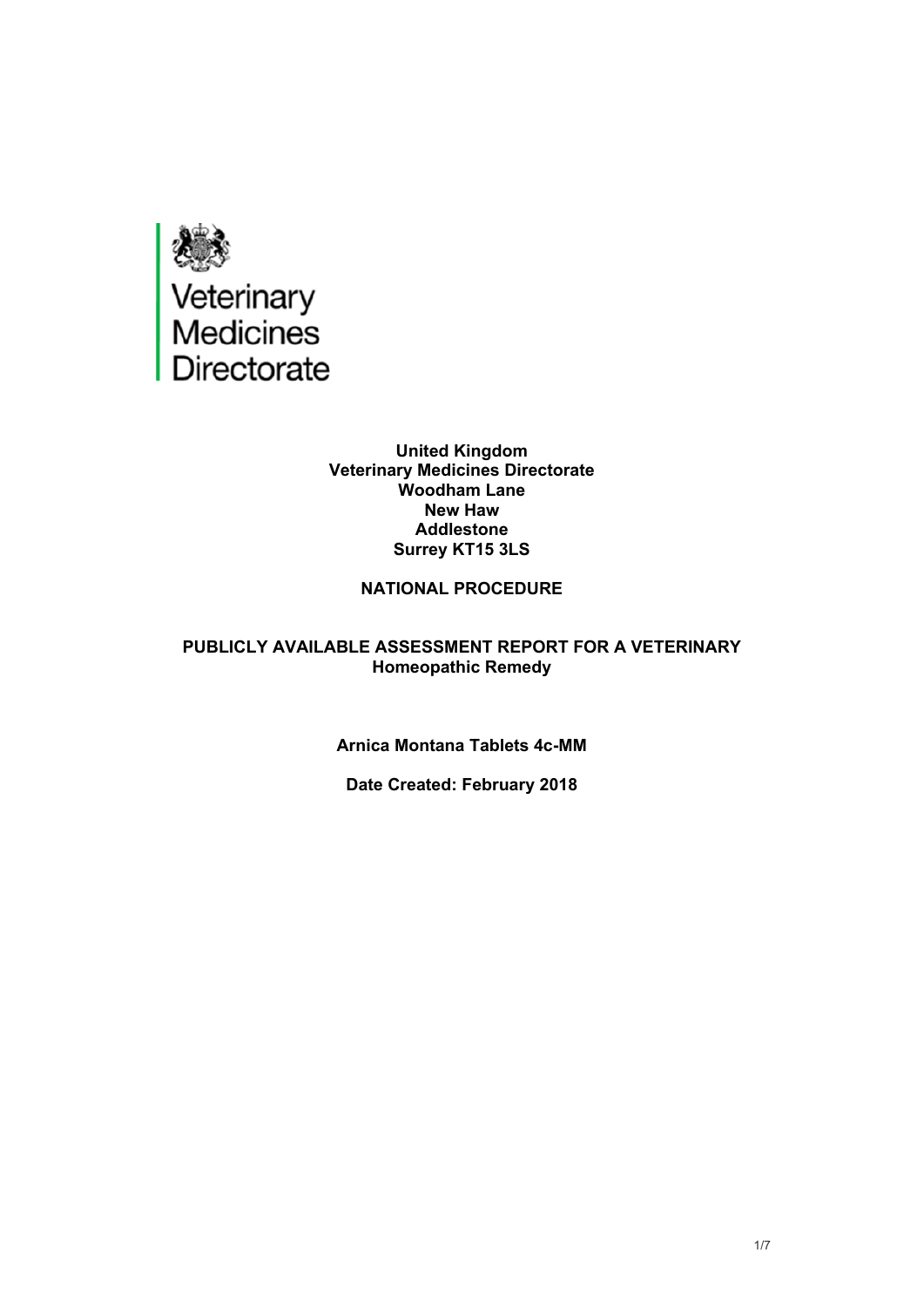# **MODULE 1**

#### **PRODUCT SUMMARY**

| Name, strength and<br>pharmaceutical form   | Arnica Montana Tablets 4c-MM                                                                                                                              |
|---------------------------------------------|-----------------------------------------------------------------------------------------------------------------------------------------------------------|
| Applicant                                   | <b>Complements of Scotland Limited</b><br>(Trading as Freeman's Homeopathic Pharmacy)<br>20 Main Street<br><b>Busby</b><br>Glasgow<br>G76 8DU<br>Scotland |
| Homeopathic material(s) and<br>potency(ies) | Arnica montana 4 c to MM                                                                                                                                  |
| Target species                              | All non-food animals                                                                                                                                      |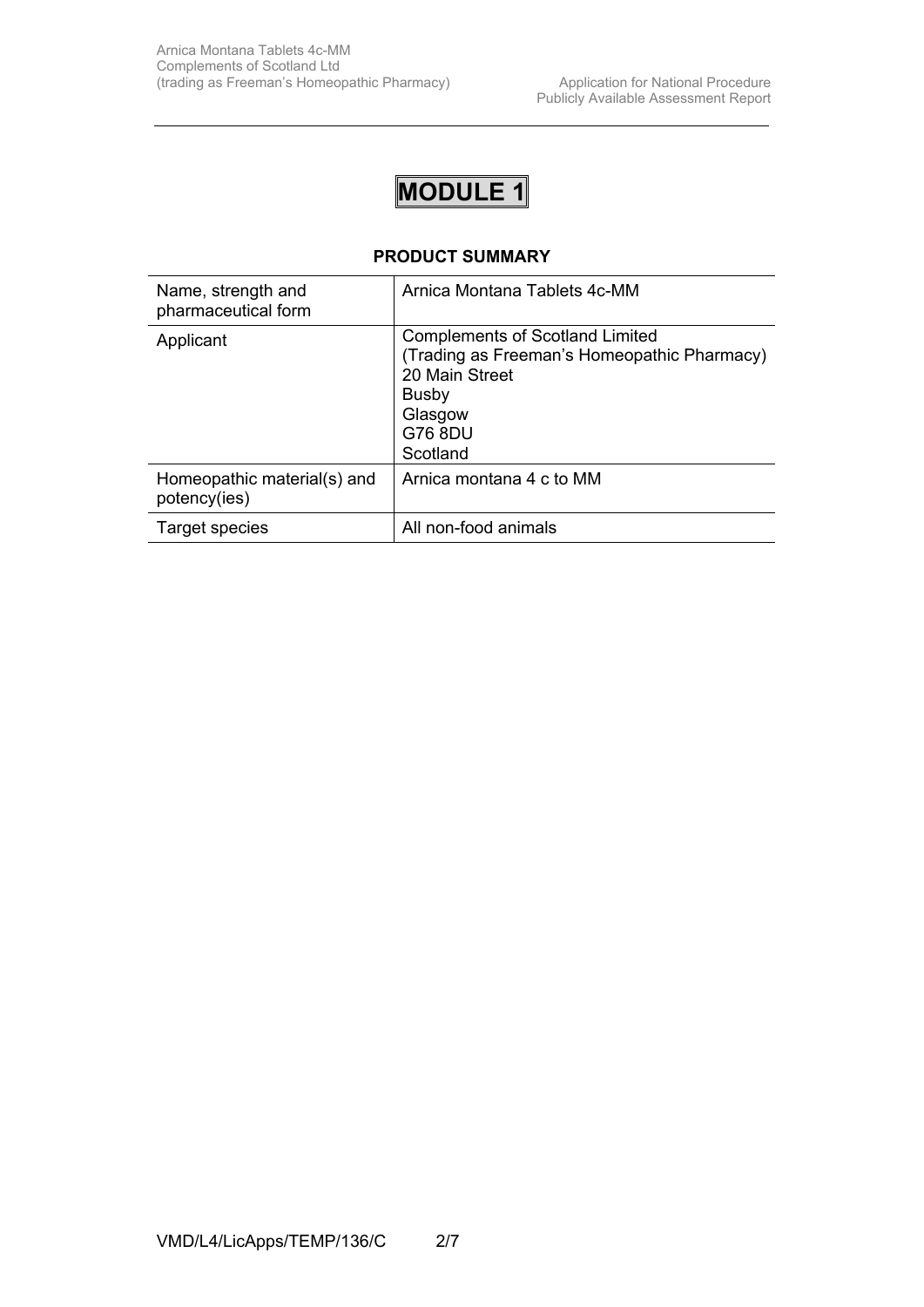## **MODULE 2**

## **PUBLIC ASSESSMENT REPORT**

| Legal basis of original<br>application | Homeopathic                |
|----------------------------------------|----------------------------|
| Date of conclusion of the<br>procedure | 17 <sup>th</sup> July 2006 |

#### **I. SCIENTIFIC OVERVIEW**

This was an application for a homeopathic remedy, Arnica Montana Tablets 4c-MM. The product is authorised for use in any non-food animal. There are no formal indications.

Part 9 of Schedule 1 (Marketing Authorisations of the Veterinary Regulations 2013, paragraph 65 (1)), states that the procedure for registering a homeopathic product is the same procedure as that for granting a marketing authorisation for a non-homeopathic veterinary medicine, as shown in Part 3. However, no proof of efficacy is required.

The overall benefit:risk analysis was in favour of accepting the registration, and the application was approved.

#### **II. QUALITATIVE AND QUANTITATIVE PARTICULARS OF THE CONSTITUENTS**

#### *II.A. Composition*

The product (a tablet), contains the following:

| <b>Stock Name</b>                                     | <b>Specification</b> | <b>Dilution</b>       | Scale of<br><b>Potency</b> |
|-------------------------------------------------------|----------------------|-----------------------|----------------------------|
| Arnica Montana                                        | <b>HAB 2005</b>      | (4 to MM)             | с                          |
| <b>Other Substances</b><br><b>Diluents</b><br>Ethanol | ВP                   | <b>Modifier</b><br>qs |                            |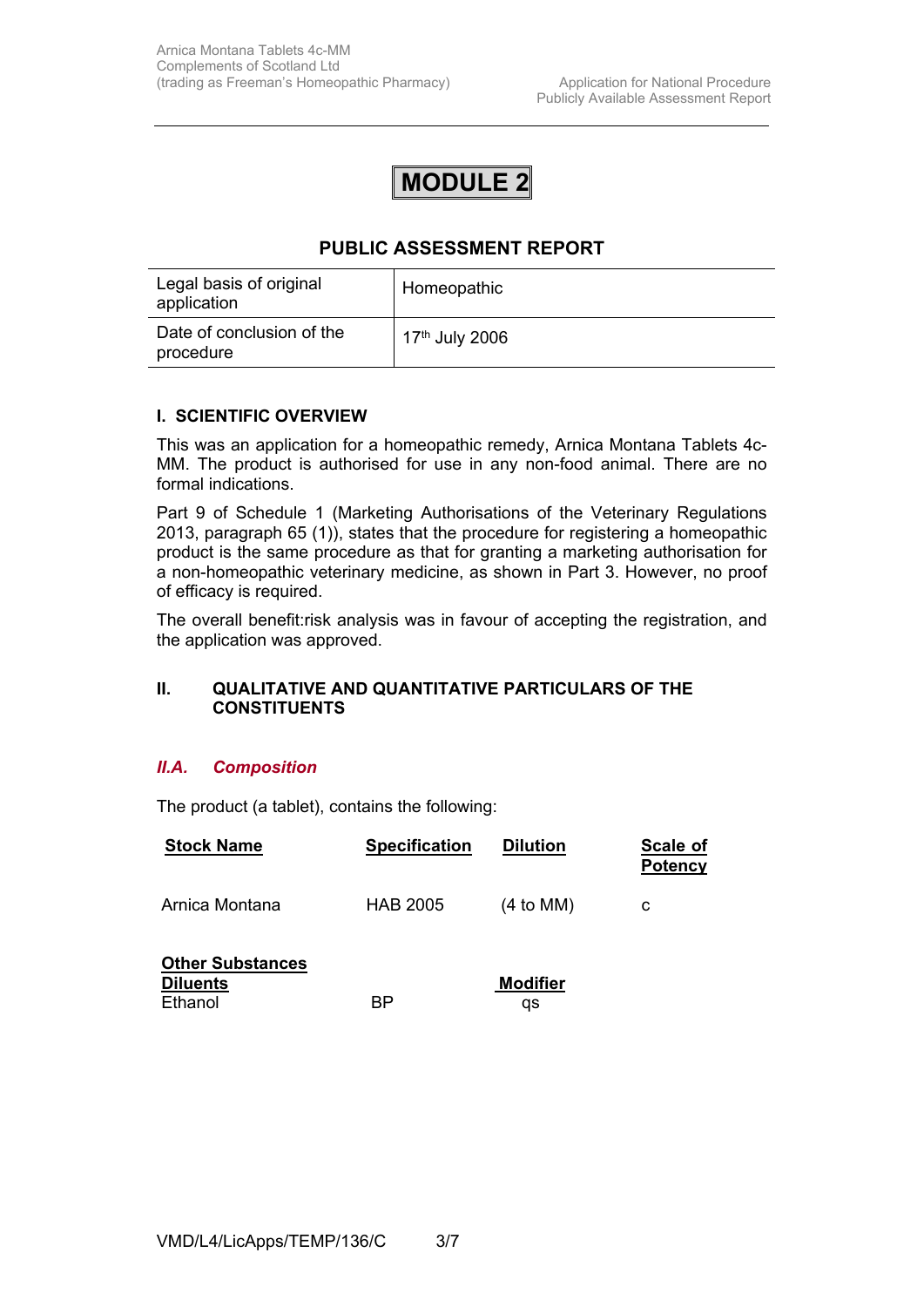#### **Pharm base Ingredients (tablet)**

Lactose Sucrose Acacia Hydrogenated castor oil Hydrogenated vegetable oil

 The container/closure system consists of a 10 ml amber, glass, wide-necked bottle with tamper-evident high-density polyethylene cap, containing 100 tablets. The particulars of the containers and controls performed were provided and conformed to the regulation. The choice of the formulation and the absence of preservative were justified.

 The product is established pharmaceutical form and its development is adequately described in accordance with the relevant European guidelines.

#### *II.B. Description of the Manufacturing Method*

Suitable descriptions were provided of the methods used for potentisation and dispensing of the product.

#### *II.C. Control of Starting Materials*

The homeopathic material is arnica montana, which is manufactured in accordance with the European Pharmacopoeial (Ph. Eur) monograph 'Methods of preparation of homoeopathic stocks and potentisation'. The homeopathic material specifications were considered adequate to control the quality of the material.

Compliance with appropriate quality standards was demonstrated for all the excipients used to manufacture the product. Appropriate certificates of analysis were provided.

The packaging used was supported by satisfactory specifications and technical drawings, accompanied by suitable declarations of conformity with Ph. Eur and food contact use requirements.

#### *II.C.4. Substances of Biological Origin*

There are no substances within the scope of the TSE Guideline present or used in the manufacture of this product*.*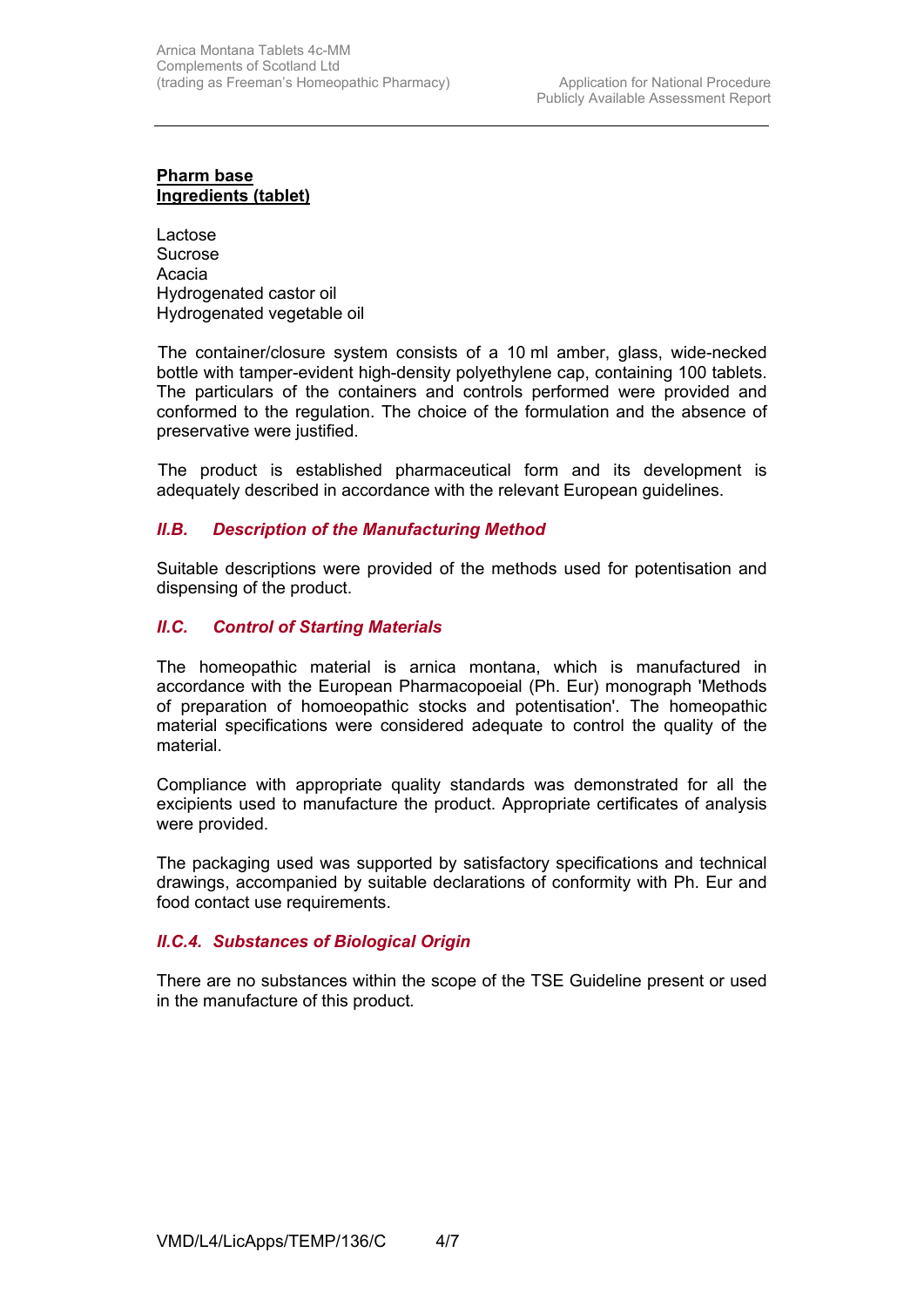#### *II.D. Control Tests Carried Out at Intermediate Stages of the Manufacturing Process*

Not applicable.

#### *II.E. Control Tests on the Finished Product*

The finished product specification controls the relevant parameters for the pharmaceutical form. Acceptable data from the proposed production sites have been provided.

#### *II.F. Stability*

Stability data on the homeopathic material and final product have been provided in accordance with applicable European guidelines, demonstrating their stability when stored under the approved conditions.

### **III. SAFETY AND RESIDUES DOCUMENTATION (PHARMACO-TOXICOLOGICAL)**

#### *III.A Safety Documentation*

#### *Pharmacological Studies*

No pharmacological data are required for applications for homeopathic remedies.

#### *User Safety*

No user safety data are required when the product is used as intended.

#### *Environmental Safety*

No Environmental Risk Assessment is required for homeopathic remedies.

#### *III.B.2 Residues documentation*

The applicant has provided proof that all substances included in the homeopathic remedy are suitable for use in food-producing animals under Regulation 37/2010.

#### *Residue Studies*

No residues data are required for applications for homeopathic remedies.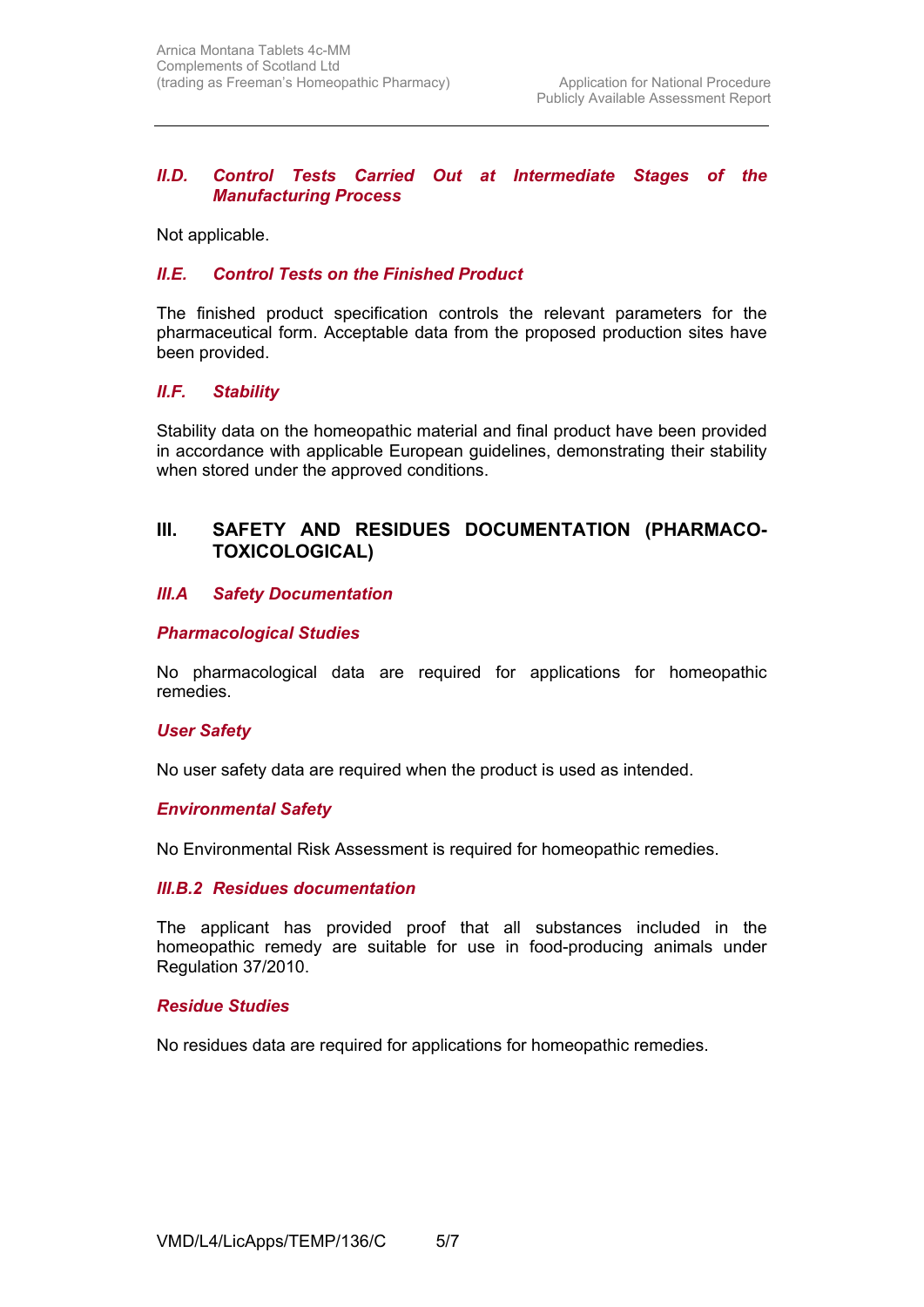## **IV. CLINICAL DOCUMENTATION**

No proof of either efficacy or target species safety are required for applications for homeopathic remedies.

## **V OVERALL CONCLUSION AND BENEFIT– RISK ASSESSMENT**

The data submitted in the dossier demonstrate that when the product is used in accordance with the labelling, the benefit/risk profile of the product is favourable.